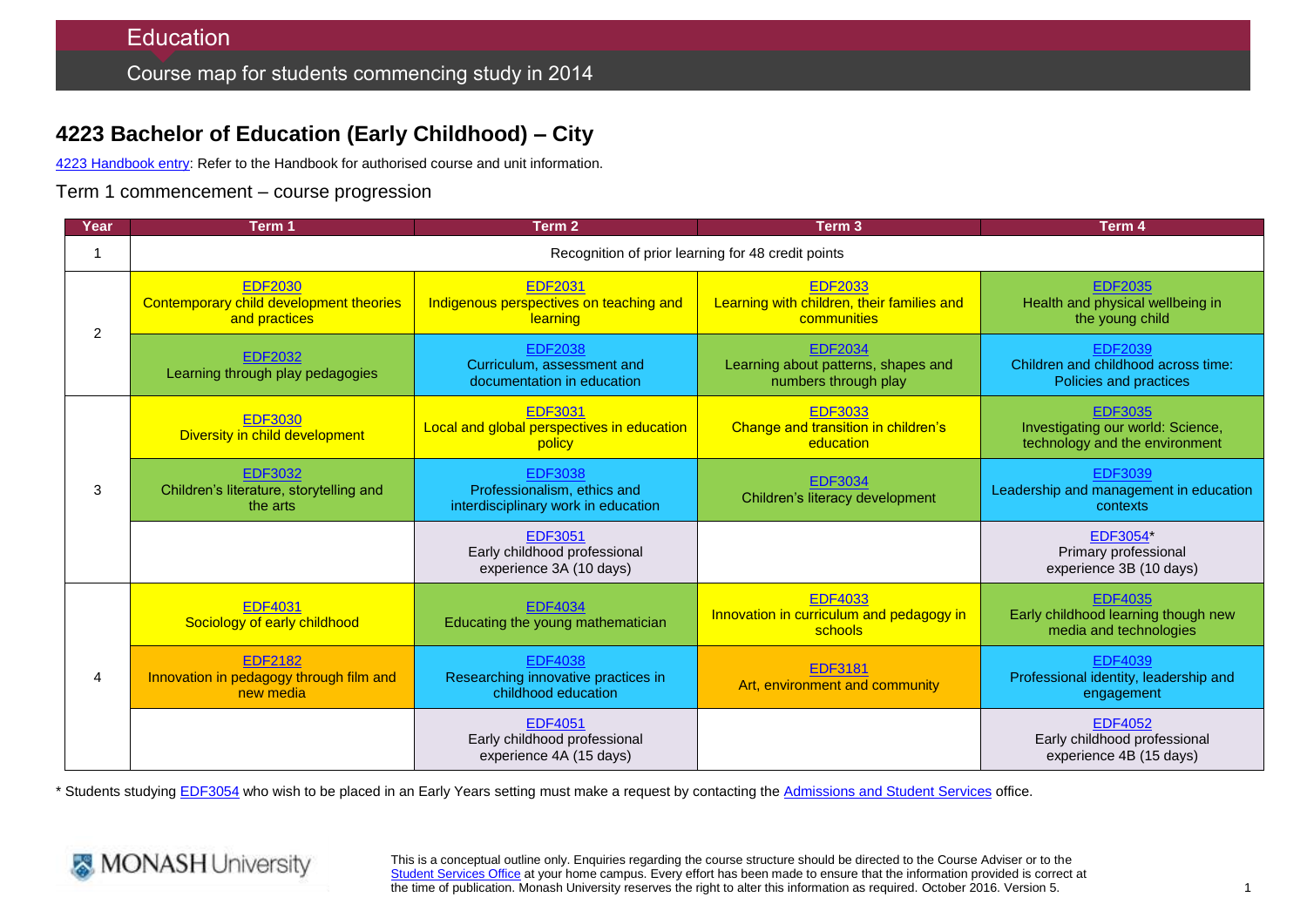## **Education**

## Course map for students commencing study in 2014

### Term 3 commencement – course progression

| Year | Term <sub>3</sub>                                                             | Term 4                                                                                | Term 1                                                                     | Term 2                                                                               |  |  |
|------|-------------------------------------------------------------------------------|---------------------------------------------------------------------------------------|----------------------------------------------------------------------------|--------------------------------------------------------------------------------------|--|--|
|      | Recognition of prior learning for 48 credit points                            |                                                                                       |                                                                            |                                                                                      |  |  |
| 2    | <b>EDF2033</b><br>Learning with children, their families and<br>communities   | <b>EDF2035</b><br>Health and physical wellbeing in<br>the young child                 | <b>EDF2030</b><br>Contemporary child development theories<br>and practices | <b>EDF2031</b><br>Indigenous perspectives on teaching and<br>learning                |  |  |
|      | <b>EDF2034</b><br>Learning about patterns, shapes and<br>numbers through play | <b>EDF2039</b><br>Children and childhood across time:<br>Policies and practices       | <b>EDF2032</b><br>Learning through play pedagogies                         | <b>EDF2038</b><br>Curriculum, assessment and<br>documentation in education           |  |  |
| 3    | <b>EDF3033</b><br>Change and transition in children's<br>education            | <b>EDF3035</b><br>Investigating our world: Science,<br>technology and the environment | <b>EDF3030</b><br>Diversity in child development                           | <b>EDF3031</b><br>Local and global perspectives in education<br>policy               |  |  |
|      | <b>EDF3034</b><br>Children's literacy development                             | <b>EDF3039</b><br>Leadership and management in education<br>contexts                  | <b>EDF3032</b><br>Children's literature, storytelling and<br>the arts      | <b>EDF3038</b><br>Professionalism, ethics and<br>interdisciplinary work in education |  |  |
|      |                                                                               | <b>EDF3054*</b><br>Primary professional<br>experience 3B (10 days)                    |                                                                            | <b>EDF3051</b><br>Early childhood professional<br>experience 3A (10 days)            |  |  |
| 4    | <b>EDF4033</b><br>Innovation in curriculum and pedagogy in<br>schools         | <b>EDF4035</b><br>Early childhood learning though new<br>media and technologies       | <b>EDF4031</b><br>Sociology of early childhood                             | <b>EDF4034</b><br>Educating the young mathematician                                  |  |  |
|      | <b>EDF3181</b><br>Art, environment and community                              | <b>EDF4039</b><br>Professional identity, leadership and<br>engagement                 | <b>EDF4028</b><br>Understanding place, space and<br>education              | <b>EDF2182</b><br>Innovation in pedagogy through film and<br>new media               |  |  |
|      |                                                                               | <b>EDF4052</b><br>Early childhood professional<br>experience 4B (15 days)             |                                                                            | <b>EDF4051</b><br>Early childhood professional<br>experience 4A (15 days)            |  |  |

\* Students studying [EDF3054](http://www.monash.edu.au/pubs/handbooks/units/EDF3054.html) who wish to be placed in an Early Years setting must make a request by contacting the [Admissions and Student Services](http://www.monash.edu/education/about/contact) office.



This is a conceptual outline only. Enquiries regarding the course structure should be directed to the Course Adviser or to the [Student Services Office](http://www.monash.edu/education/about/contact) at your home campus. Every effort has been made to ensure that the information provided is correct at the time of publication. Monash University reserves the right to alter this information as required. October 2016. Version 5.